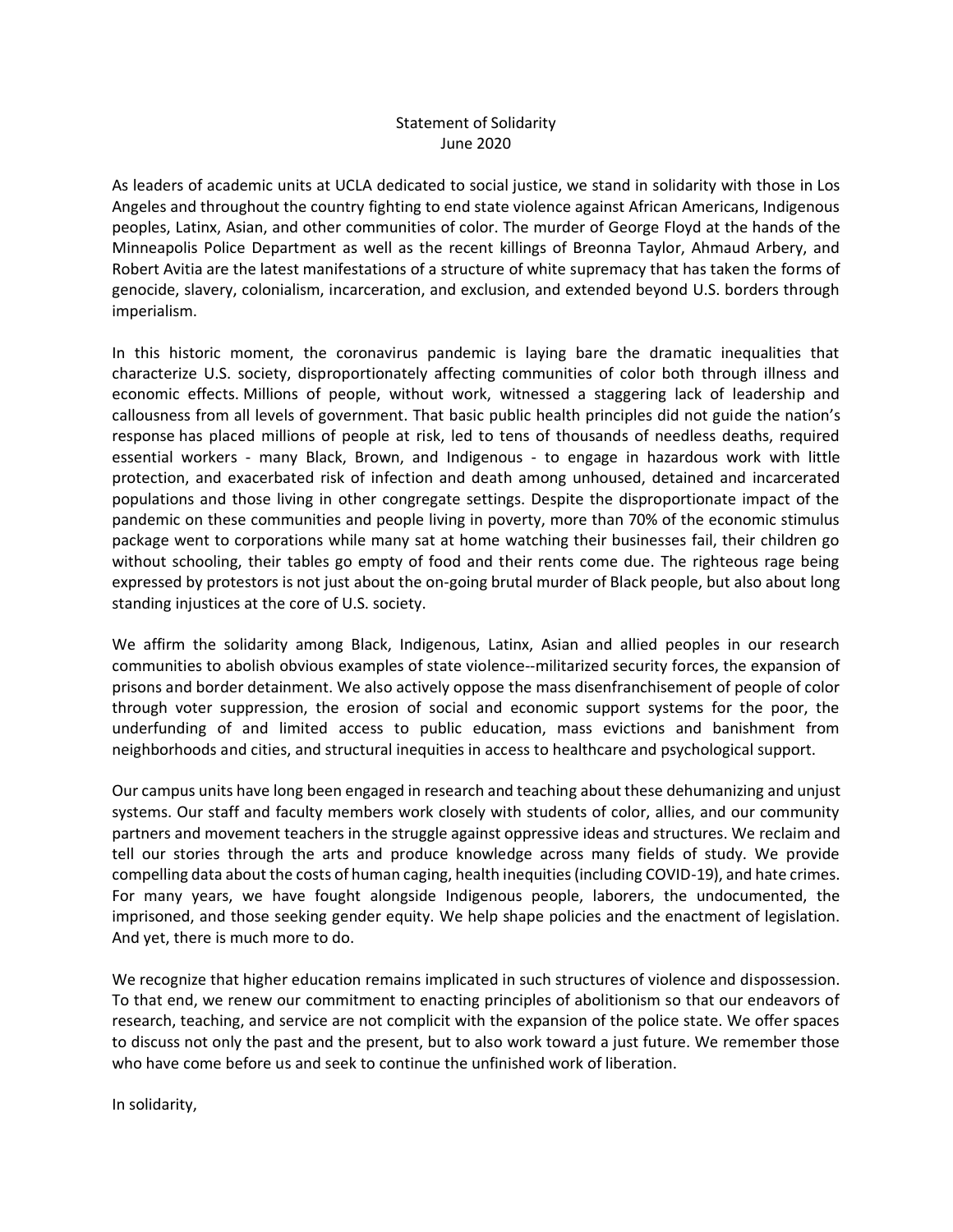Shannon Speed American Indian Studies Center [https://www.aisc.ucla.edu](https://www.aisc.ucla.edu/)

Mishuana Goeman American Indian Studies IDP [https://amindian.ucla.edu](https://amindian.ucla.edu/) & Special Advisor to the Chancellor on Native American and Indigenous Affairs <https://equity.ucla.edu/know/resources-on-native-american-and-indigenous-affairs>

Karen Umemoto Asian American Studies Center [http://www.aasc.ucla.edu](http://www.aasc.ucla.edu/)

Victor Bascara Asian American Studies Department [https://asianam.ucla.edu](https://asianam.ucla.edu/)

Aradhna Tripati Center for Diverse Leadership in Science <https://www.ioes.ucla.edu/diversity>

Chandra L. Ford Center for the Study of Racism, Social Justice & Health [https://www.racialhealthequity.org](https://www.racialhealthequity.org/)

Rachel C. Lee Center for the Study of Women [https://csw.ucla.edu](https://csw.ucla.edu/)

Chon A. Noriega Chicano Studies Research Center [http://www.chicano.ucla.edu](http://www.chicano.ucla.edu/)

Elizabeth Marchant Department of Gender Studies [https://gender.ucla.edu](https://gender.ucla.edu/)

David K. Yoo Institute of American Cultures [https://www.iac.ucla.edu](https://www.iac.ucla.edu/)

Kelly Lytle Hernández Ralph J. Bunche Center for African American Studies [https://bunchecenter.ucla.edu](https://bunchecenter.ucla.edu/)